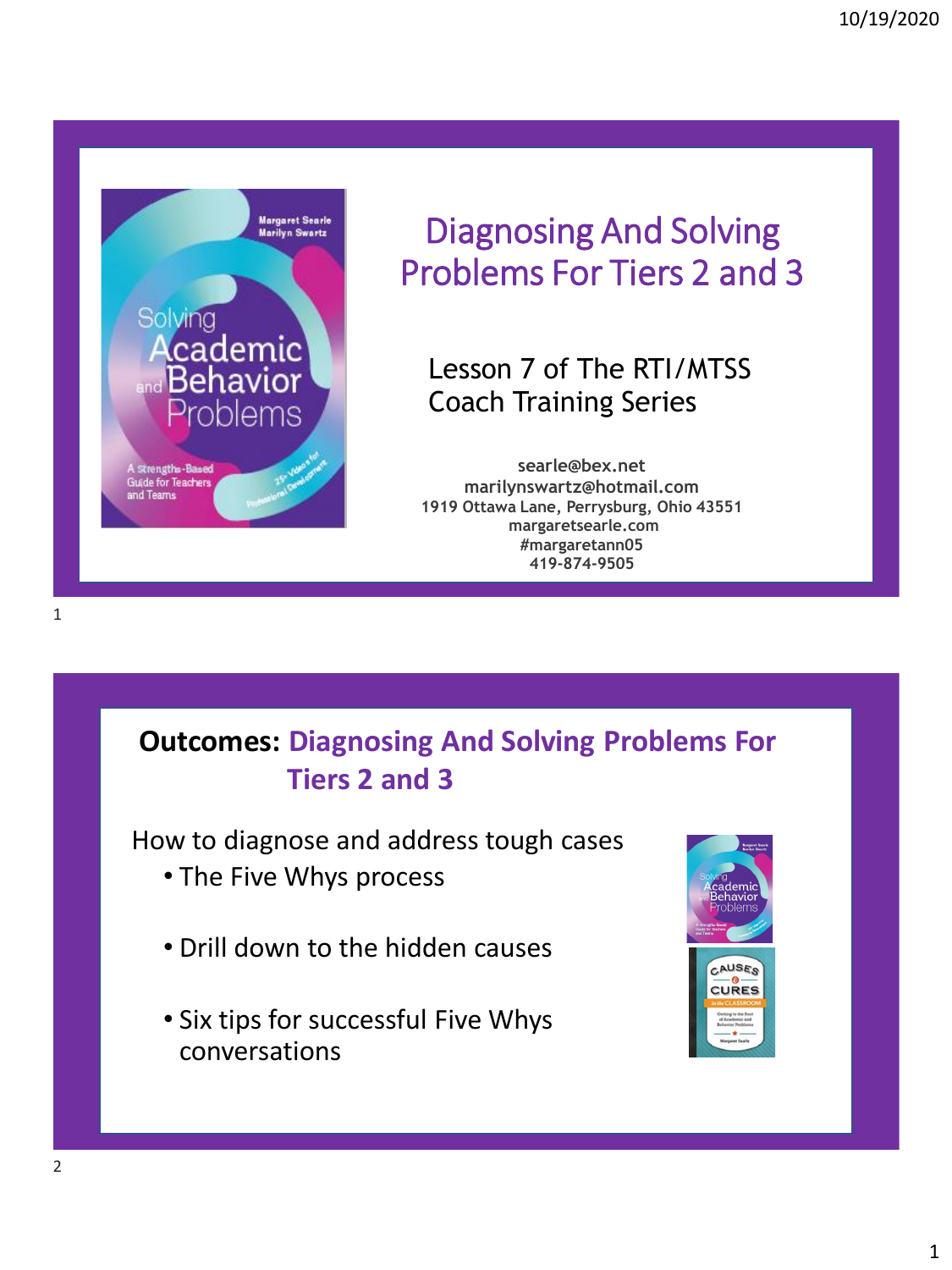# Tools You Can Now Bring To Tough Cases

### You now know how to:

- 1. Use a timed agenda (Conversation guides)
- 2. Put people at ease and build energy (Connect)
- 3. Focus on a specific, manageable needs (Strength charts)
- 4. Generate strategies based on past successes (Stories)



### Tools You Can Now Bring To Tough Cases

You now know how to:

- 5. Write a clear DATA goal
- 6. Design a 3-pronged action plan
- 7. Include parents and students in a positive way
- 8. Progress monitor using small increments

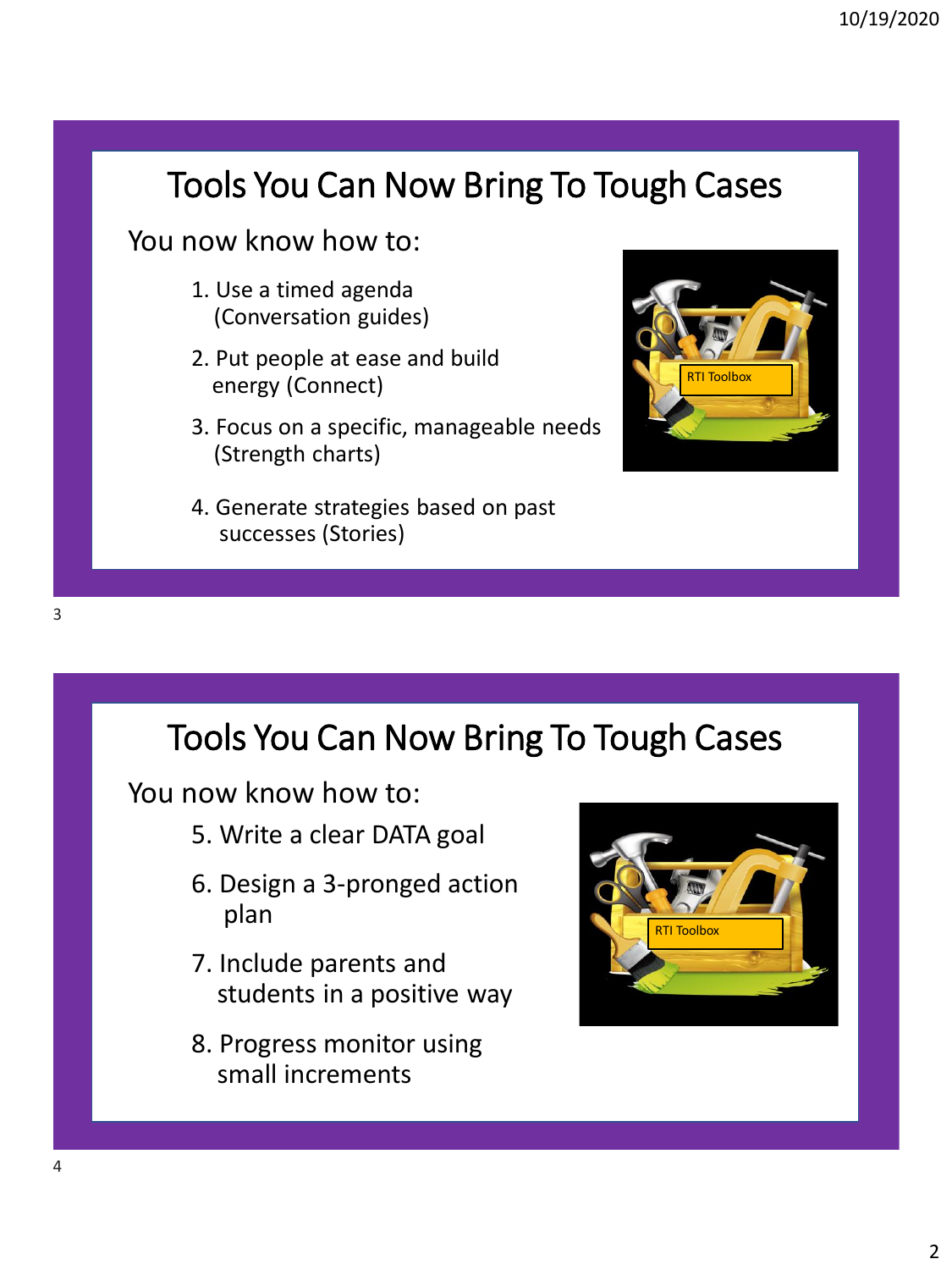### The Problem-Solving Process Flowchart



# Coaches' Job Description

### **Tasks**

Help teams create the "watch list" (four times a year).

Match teachers to an appropriate coach.

Help the teachers decide which people to include in Tier 2 and 3 problem-solving meetings.

Hold coaching conversations and do regular checkins with teachers on cases.

Keep paperwork organized and to a minimum.

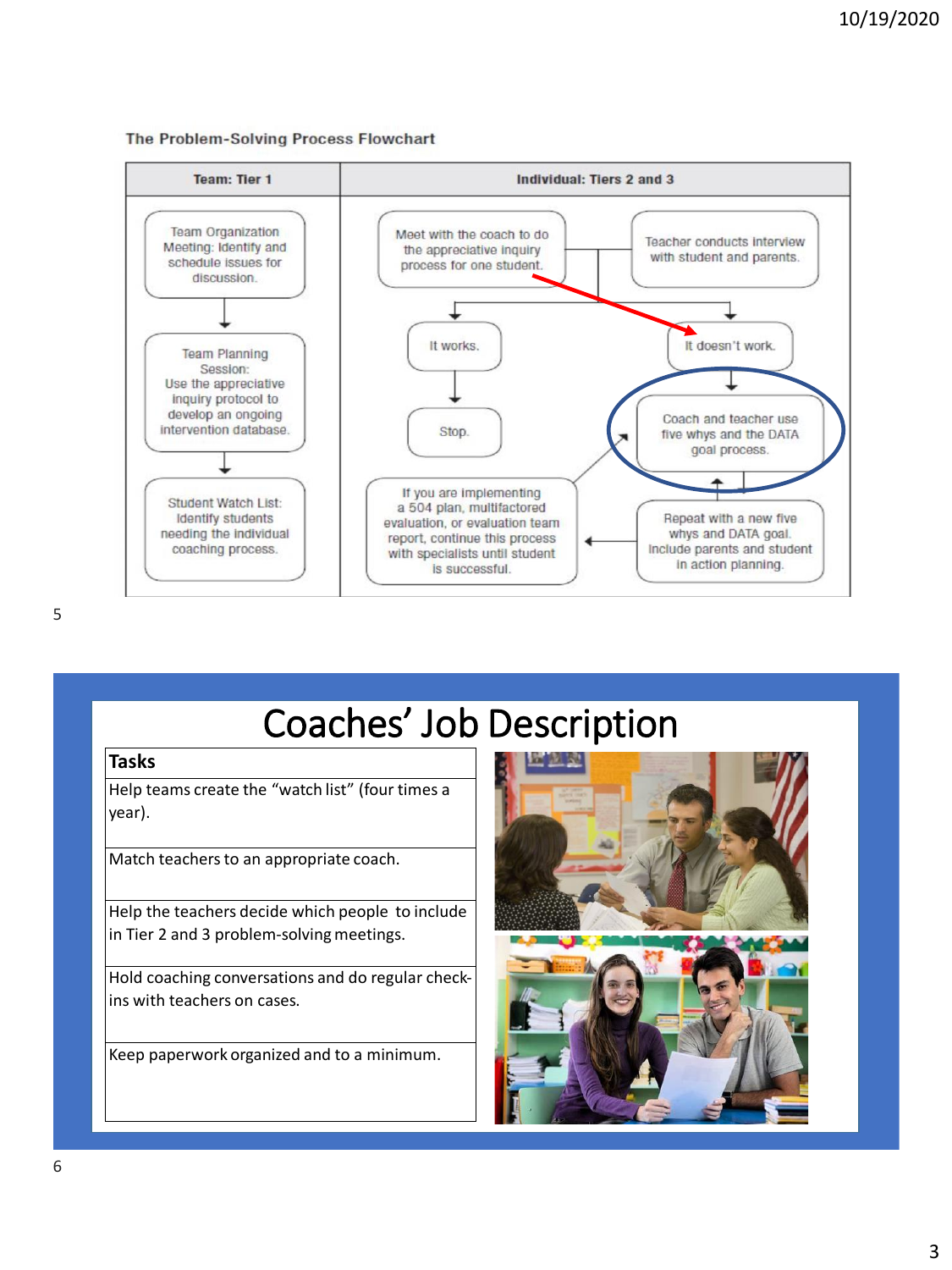

|          | 5 Whys Coaching Conversation Guide - page 1                                              |                                                                                                                                                                                                                                                                                                    | Form H   |                                                                                  |  |
|----------|------------------------------------------------------------------------------------------|----------------------------------------------------------------------------------------------------------------------------------------------------------------------------------------------------------------------------------------------------------------------------------------------------|----------|----------------------------------------------------------------------------------|--|
|          | Date:                                                                                    | Coach:                                                                                                                                                                                                                                                                                             | Teacher: | Student:                                                                         |  |
|          | <b>Purpose</b>                                                                           |                                                                                                                                                                                                                                                                                                    |          | To dig deeper into the root cause in order to design new learning opportunities. |  |
| $2$ min. | <b>Connect:</b> Tell me what progress<br>has been made since the last time<br>we talked? | This starts the conversation on a positive note. (Examples of other questions: Best things he/she has<br>accomplished; Most interesting new fact you've learned about this student, most helpful pattern you have<br>observed, parent reaction to this plan, what the student thinks of the plan,) |          |                                                                                  |  |
| 20 min.  | Focus Concerns and 5 whys to<br>find the root cause.                                     | Academic Concern (in teacher's words)                                                                                                                                                                                                                                                              |          | Root Cause from strength charts:                                                 |  |
|          |                                                                                          | Executive Function Concern (teacher's words)                                                                                                                                                                                                                                                       |          | Root Cause from strength charts:                                                 |  |
| 4 min.   | DATA Goal: If you apply what you<br>know to this situation, what could                   |                                                                                                                                                                                                                                                                                                    |          |                                                                                  |  |
|          | happen in 6 or fewer weeks?                                                              |                                                                                                                                                                                                                                                                                                    |          | <b>Achieve:</b> We will see this outcome <b>EXACTE ACALLER</b>                   |  |
|          |                                                                                          | <b>Time:</b> In weeks                                                                                                                                                                                                                                                                              |          |                                                                                  |  |
|          |                                                                                          |                                                                                                                                                                                                                                                                                                    |          |                                                                                  |  |
|          |                                                                                          |                                                                                                                                                                                                                                                                                                    |          |                                                                                  |  |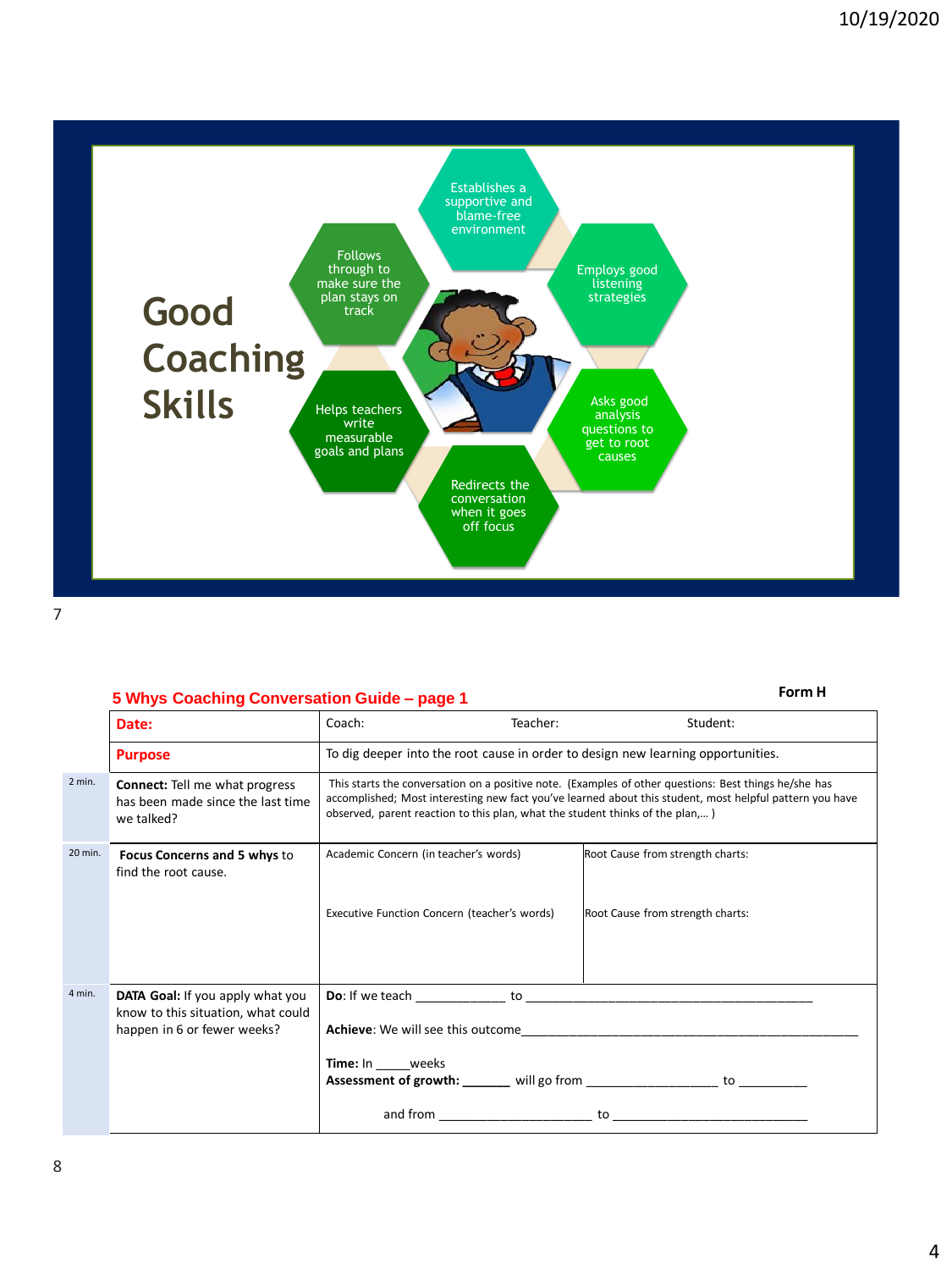# The Five Whys Process



**Because this can be an intense conversation, make certain to put the teacher at ease before you start**.

Make sure the teacher understands the purpose of these questions.

|          | 5 Whys Coaching Conversation Guide - page 1                                                           | Form H                                                                                                                                                                                                       |                                                                      |              |
|----------|-------------------------------------------------------------------------------------------------------|--------------------------------------------------------------------------------------------------------------------------------------------------------------------------------------------------------------|----------------------------------------------------------------------|--------------|
|          | Date:                                                                                                 | Coach: Rachael                                                                                                                                                                                               | Teacher: Amanda                                                      | Student: Max |
|          | <b>Purpose</b>                                                                                        | To dig deeper into the root cause in order to design new learning opportunities.                                                                                                                             |                                                                      |              |
| $2$ min. | <b>Connect:</b> Tell me what progress<br>has been made since the last time<br>we talked?              | Max likes the manipulatives and visuals. His confidence is better.<br>He uses the tools in all three rooms.<br>He can now name the characters in a story.                                                    |                                                                      |              |
| 20 min.  | Focus Concerns and 5 whys to<br>find the root cause.                                                  | Academic Concern (in teacher's words)<br>Still not connecting to text<br>Executive Function Concern (teacher's words)<br>Still cannot follow directions to complete<br>assignments or remember what he reads | Root Cause from strength charts:<br>Root Cause from strength charts: |              |
| 4 min.   | DATA Goal: If you apply what you<br>know to this situation, what could<br>happen in 6 or fewer weeks? | <b>Achieve:</b> We will see this outcome <b>Achieve:</b> We will see this outcome<br>Time: In weeks<br>Assessment of growth: ______ will go from ___________________ to ___________                          |                                                                      |              |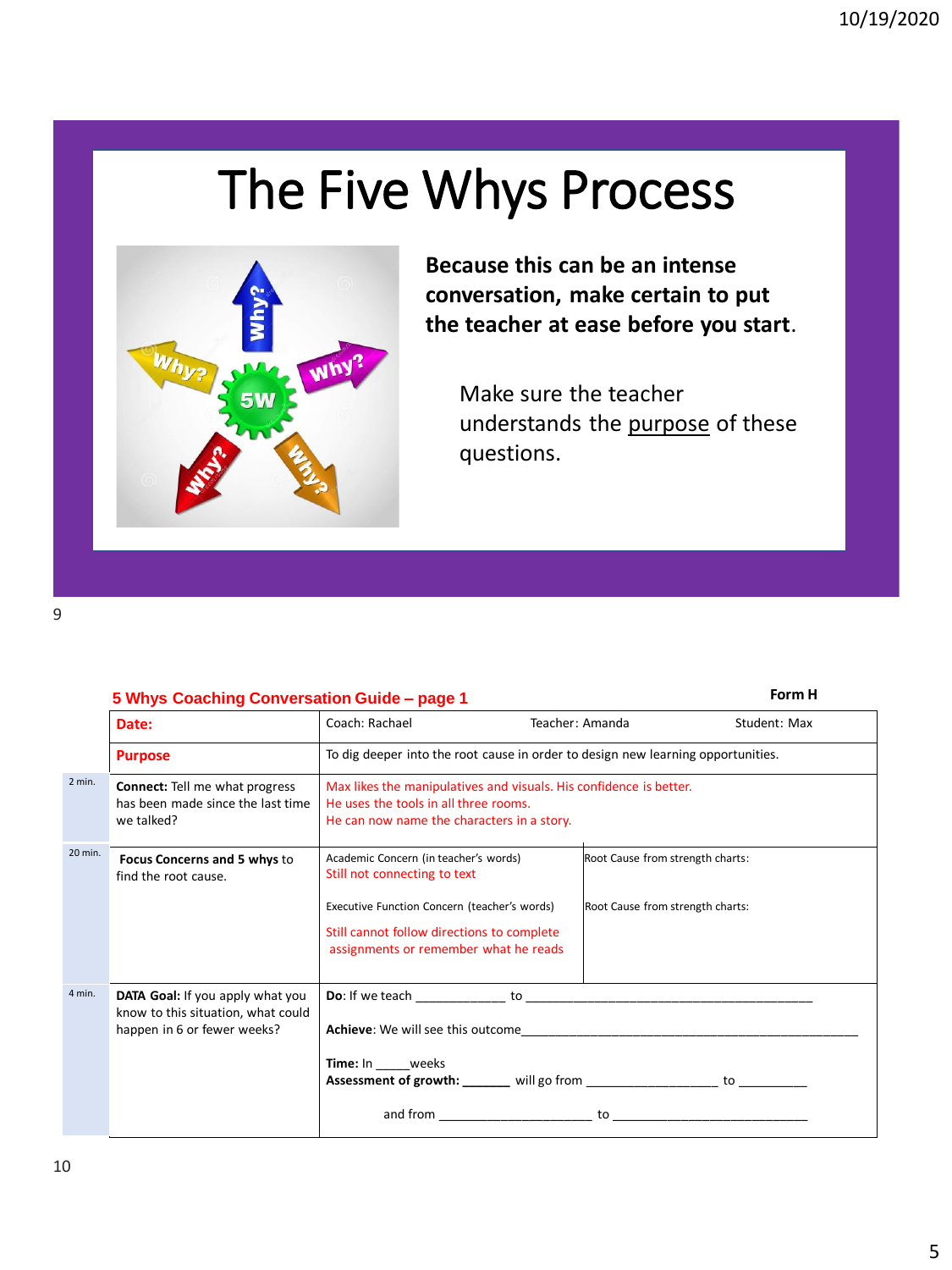### **Form I** 5 Whys Conversation: Academic Concern

| Build your questions on                                            | Still not connecting to text |               |               |  |  |  |
|--------------------------------------------------------------------|------------------------------|---------------|---------------|--|--|--|
| the teacher's answer<br>and use paraphrasing.                      | Coach says                   | Teacher says: | Clarification |  |  |  |
| Question starters:<br>* So, why does he?                           | 1.                           | 1.            |               |  |  |  |
| * What is interfering<br>with?<br>* What else could be<br>causing? | 2.                           | 2.            |               |  |  |  |
| * What is it that<br>makes ____ so hard<br>for him?                | 3.                           | 3.            |               |  |  |  |
| * This happens<br>because?<br>* What do other                      | 4.                           | 4.            |               |  |  |  |
| students say or do<br>in their heads that<br>helps them with       | 5.                           | 5.            |               |  |  |  |
| this?<br>End with:<br>So are you saying<br>that if we              | 6.                           | 6.            |               |  |  |  |

11

12

### 5 Whys Conversation: Academic Concern

| Hints:                                                                                           | Comprehension                                                            |                                                                              |                                                                                                    |  |  |  |
|--------------------------------------------------------------------------------------------------|--------------------------------------------------------------------------|------------------------------------------------------------------------------|----------------------------------------------------------------------------------------------------|--|--|--|
| Build your questions on<br>the teacher's answer                                                  | Coach says<br>1. Why doesn't Sam<br>comprehend well?                     | Teacher says:<br>He doesn't do his<br>1.<br>work.                            | Clarification                                                                                      |  |  |  |
| and use paraphrasing:<br>* So, why does he<br>* Why doesn't she<br>* What is interfering<br>with | 2. Why isn't he working?                                                 | 2. His family went through<br>a divorce and he has<br>been upset ever since. |                                                                                                    |  |  |  |
| * What else could be<br>causing<br>* Why is she unable<br>$\mathsf{to}$                          | 3. Can you think of another<br>reason for the<br>comprehension problems? | 3. He doesn't try when the<br>work is hard.                                  | 5. Do you think he can't<br>visualize or maybe he<br>doesn't stop to                               |  |  |  |
| * What is it that<br>makes so hard<br>for him?<br>* This happens                                 | 4. What part of<br>comprehension is so hard<br>for him.                  | 4. I don't have any idea.                                                    | summarize as he reads,<br>or perhaps he doesn't<br>have a clear purpose for<br>reading?            |  |  |  |
| because<br>So are you saying?                                                                    | 5. Do you think (give 3<br>possibilities).                               | 5. I am quite sure he doesn't<br>ask himself questions as<br>he reads.       | Summary: So if we teach<br>him to stop and summarize<br>as he reads will that help<br>the problem? |  |  |  |

**Form I**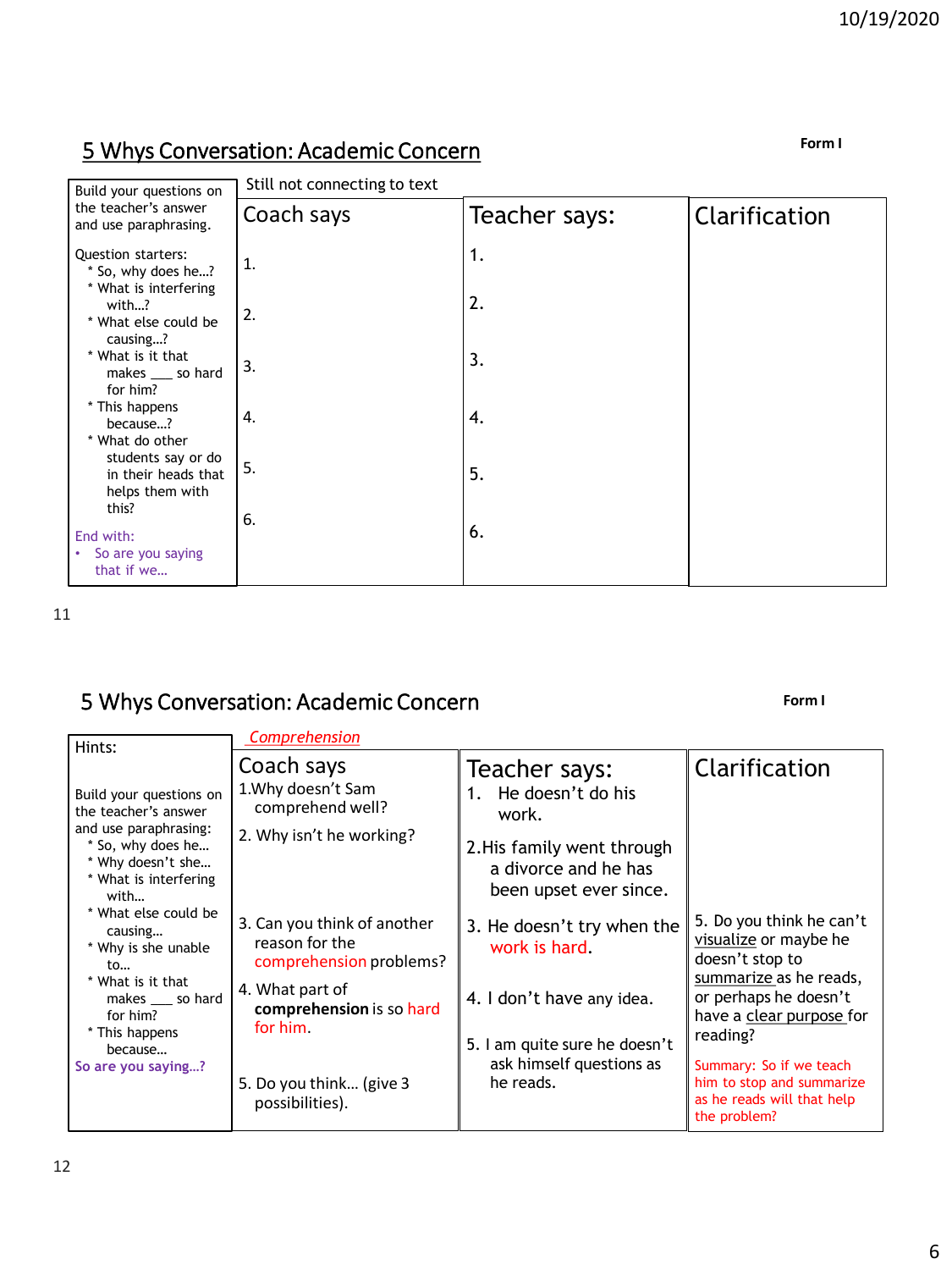### **5 Whys Coaching Conversation Guide – page 1** Form H Form H Form H Form H

|          | Date:                                                                                                        | Coach: Bob                                                                                                                                                                                                                                                                             | Teacher: Myra                                                                                                       | Student: Sam |  |
|----------|--------------------------------------------------------------------------------------------------------------|----------------------------------------------------------------------------------------------------------------------------------------------------------------------------------------------------------------------------------------------------------------------------------------|---------------------------------------------------------------------------------------------------------------------|--------------|--|
|          | <b>Purpose</b>                                                                                               | To dig deeper into the root cause in order to design new learning opportunities.                                                                                                                                                                                                       |                                                                                                                     |              |  |
| $2$ min. | <b>Connect:</b> Tell me what progress<br>has been made since the last time<br>we talked?                     | Sam is much calmer during class. He hasn't hit or yelled at anyone all week.<br>He is going to the peace corner without prompting when he needs a mental break.                                                                                                                        |                                                                                                                     |              |  |
| 20 min.  | Focus Concerns and 5 whys to<br>find the root cause.                                                         | Academic Concern (in teacher's words)<br>His reading comprehension is very low. Averaging<br>35% on daily comprehension questions.<br>Executive Function Concern (teacher's words)<br>Continuing to work on managing his energy levels.<br>Want to go from 3 outbursts per class to 0. | Root Cause from strength charts:<br>Sam needs to stop to summarize as he reads.<br>Root Cause from strength charts: |              |  |
| 4 min.   | <b>DATA Goal:</b> If you apply what you<br>know to this situation, what could<br>happen in 6 or fewer weeks? | Do: If we teach Sam to stop to summarize as he reads and a way to stop and think before<br>acting<br>Achieve: We will see this outcome his comprehension will improve.<br><b>Time:</b> In 5 weeks<br>Assessment of growth: Sam will go from 35% on daily comprehension to 60%<br>and   |                                                                                                                     |              |  |

|         | 5 Whys Coaching Conversation Guide - page 1                                                           |                                                                                                                                                                                                                          | Form H                                                                           |                                                                                                  |
|---------|-------------------------------------------------------------------------------------------------------|--------------------------------------------------------------------------------------------------------------------------------------------------------------------------------------------------------------------------|----------------------------------------------------------------------------------|--------------------------------------------------------------------------------------------------|
|         | Date:                                                                                                 | Coach: Rachael                                                                                                                                                                                                           | Teacher: Amanda                                                                  | Student: Max                                                                                     |
|         | <b>Purpose</b>                                                                                        |                                                                                                                                                                                                                          | To dig deeper into the root cause in order to design new learning opportunities. |                                                                                                  |
| 2 min.  | <b>Connect:</b> Tell me what progress<br>has been made since the last time<br>we talked?              | He uses the tools in all three rooms.<br>He can now name the characters in a story.                                                                                                                                      | Max likes the manipulatives and visuals. His confidence is better.               |                                                                                                  |
| 20 min. | Focus Concerns and 5 whys to<br>find the root cause.                                                  | Academic Concern (in teacher's words)<br>Still not connecting to text __________<br>Executive Function Concern (teacher's words)<br>Still cannot follow directions to complete<br>assignments or remember what he reads. | Root Cause from strength charts:<br>Root Cause from strength charts:             | Set a clear purpose before reading<br>$\triangle$ Needs to break things down into smaller chunks |
| 4 min.  | DATA Goal: If you apply what you<br>know to this situation, what could<br>happen in 6 or fewer weeks? | Time: In weeks                                                                                                                                                                                                           | <b>Achieve:</b> We will see this outcome                                         |                                                                                                  |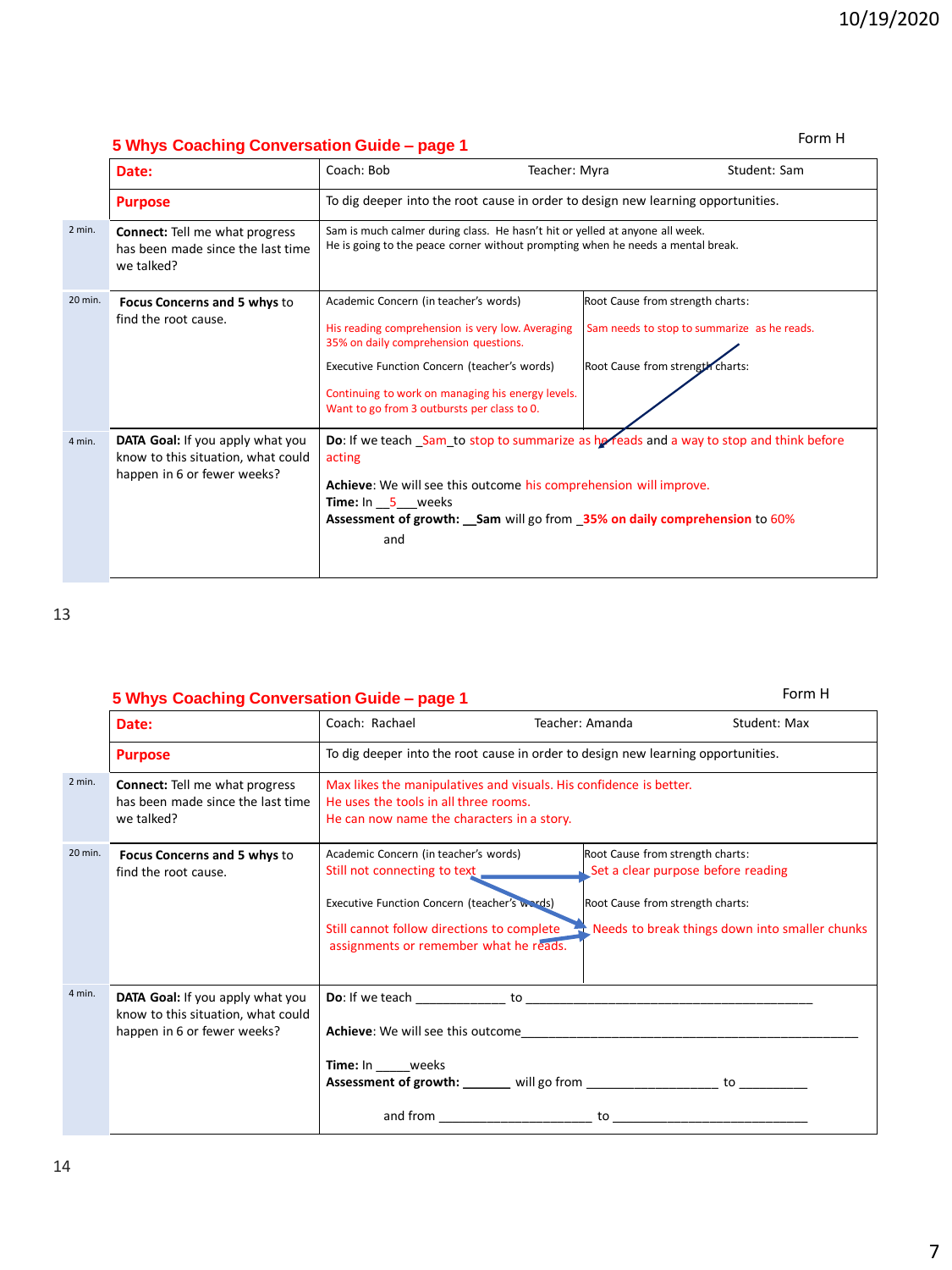

|                                                                                      | <b>Reading</b>                                                                                                                                                                                                                                                                                                                 |                                                                        |                                                                                                 |
|--------------------------------------------------------------------------------------|--------------------------------------------------------------------------------------------------------------------------------------------------------------------------------------------------------------------------------------------------------------------------------------------------------------------------------|------------------------------------------------------------------------|-------------------------------------------------------------------------------------------------|
| <b>Figures Out</b><br><b>Unknown Words</b>                                           | <b>Expands Vocabulary</b>                                                                                                                                                                                                                                                                                                      | <b>Reads with</b><br><b>Fluency</b>                                    | <b>Comprehends Text</b>                                                                         |
| I hear and distinguish<br>sounds correctly and can<br>match sounds to letters        | I use daily practice sessions<br>to learn a few words at a<br>time. Practice is then<br>distributed over time.                                                                                                                                                                                                                 | I use punctuation to make<br>sense of text.                            | I set or recognize a purpose<br>before reading or listening to<br>text                          |
| I can predict the word by<br>listening or reading the<br>words or pictures around it | I find new words daily and<br>use them in my speaking<br>and writing right away<br>I use pictures, gestures,<br>conversations or games to<br>learn and practice new<br>vocabulary<br>I use homonyms, synonyms<br>and antonyms to clarify<br>meanings<br><b>Luses common affixes and</b><br>root words to determine<br>meanings | I read in phrases smoothly<br>and accurately.                          | I can visualize what I read                                                                     |
| I count sounds & stretch out<br>CVC words to hear each<br>sound                      |                                                                                                                                                                                                                                                                                                                                | I read with expression to make<br>sense of text.                       | I make predictions and ask<br>myself questions to link to<br>prior knowledge as I read          |
| I use movement, music,<br>color, and visual aides to<br>blend sounds                 |                                                                                                                                                                                                                                                                                                                                | I set personal goals for<br>increasing words correct per               | I stop to summarize what I<br>have just read every couple of<br>paragraphs                      |
| I spell out dictated words by<br>sequencing sounds using<br>letter tiles or writing  |                                                                                                                                                                                                                                                                                                                                | minute and track my own<br>progress.<br>I practice reading my personal | I can match main ideas or<br>predictions to details and<br>evidence that justifies my<br>answer |
| I hear and see patterns and<br>can divide words into<br>syllables                    |                                                                                                                                                                                                                                                                                                                                | writing to get better at<br>reading fluently.                          | I self-monitor to make sure<br>the text makes sense as I read                                   |

Searle Enterprises Inc. Copyright, 2019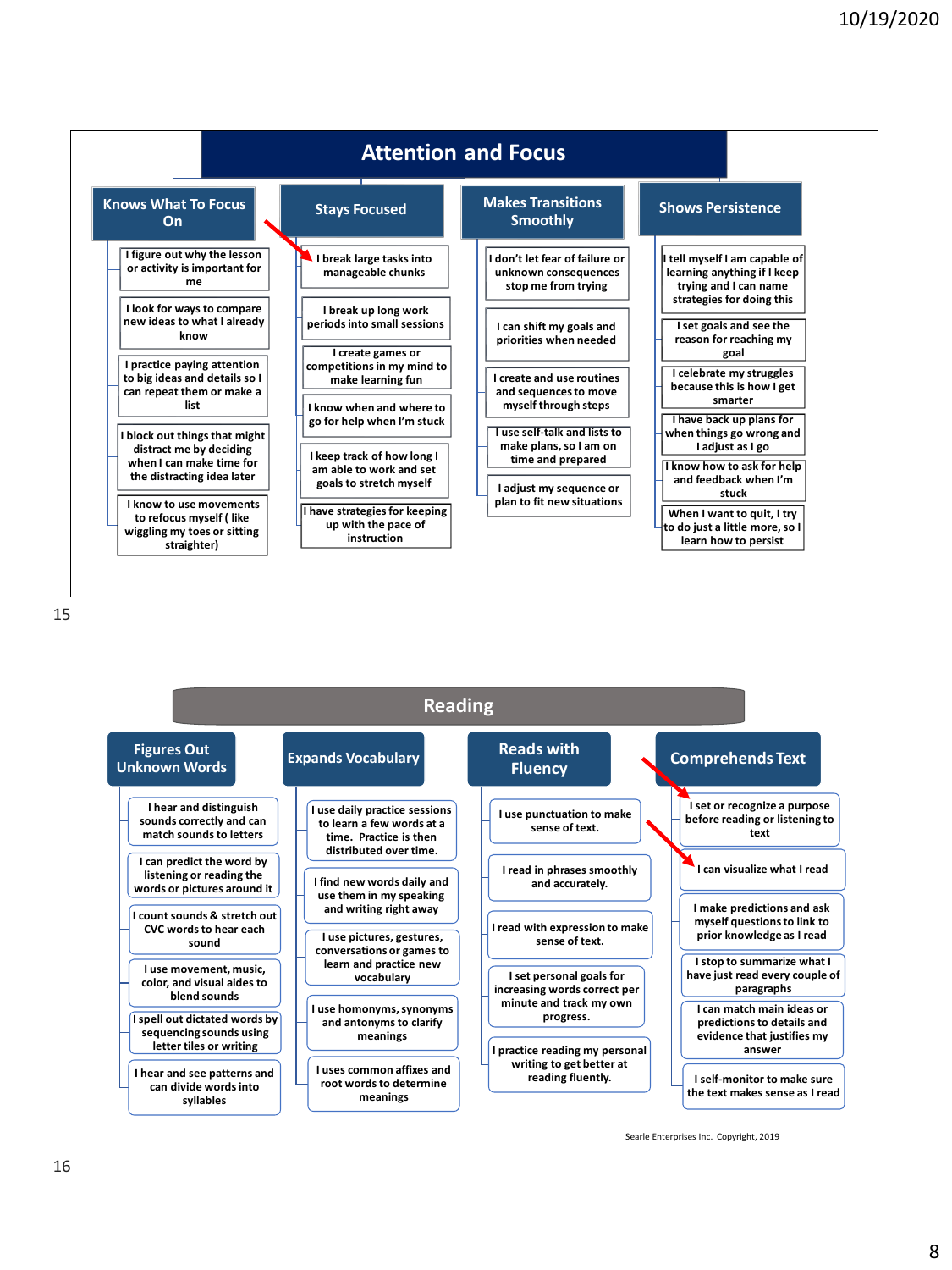### **5 Whys Coaching Conversation Guide– page 1** Form H Form H Form H

|         | Date:                                                                                                 | Coach: Rachael                                                                                                                                                                                                                                                                                                                                        | Teacher: Amanda                                                                                            | Student: Max                                   |  |  |
|---------|-------------------------------------------------------------------------------------------------------|-------------------------------------------------------------------------------------------------------------------------------------------------------------------------------------------------------------------------------------------------------------------------------------------------------------------------------------------------------|------------------------------------------------------------------------------------------------------------|------------------------------------------------|--|--|
|         | <b>Purpose</b>                                                                                        |                                                                                                                                                                                                                                                                                                                                                       | To dig deeper into the root cause in order to design new learning opportunities.                           |                                                |  |  |
| 2 min.  | <b>Connect:</b> Tell me what progress<br>has been made since the last time<br>we talked?              | Max likes the manipulatives and visuals. His confidence is better.<br>He uses the tools in all three rooms.<br>He can now name the characters in a story.                                                                                                                                                                                             |                                                                                                            |                                                |  |  |
| 20 min. | <b>Focus Concerns and 5 whys to</b><br>find the root cause.                                           | Academic Concern (in teacher's words)<br>Still not connecting to text (recalling)<br>Executive Function Concern (teacher's words)<br>Still cannot follow directions to complete<br>assignments or remember what he reads.                                                                                                                             | Root Cause from strength charts:<br>Set a clear purpose before reading<br>Root Cause from strength charts: | Needs to break things down into smaller chunks |  |  |
| 4 min.  | DATA Goal: If you apply what you<br>know to this situation, what could<br>happen in 6 or fewer weeks? | Do: If we teach _Max to set a clear purpose before reading and break big tasks down into<br>manageable pieces<br>Achieve: We will see this outcome He will be able to improve his ability to recall text features<br>and complete more tasks<br>Time: In 4 weeks<br>Assessment of growth: Max will go from recalling 1 out of 5 details to 3 out of 5 | and from completing 2 out of 5 two-step tasks to 4 out of 5                                                |                                                |  |  |

|          | <b>5 Whys Coaching Conversation</b>                                                                                                                                                                                                             | Page 2                        |                         | Form H page 2                                   |                            |  |
|----------|-------------------------------------------------------------------------------------------------------------------------------------------------------------------------------------------------------------------------------------------------|-------------------------------|-------------------------|-------------------------------------------------|----------------------------|--|
| $5$ min. | Share success stories: Ask the<br>teacher(s) to describe a time<br>when a student was successful<br>learning this skill.<br>1. What the student did<br>2. What you did that helped<br>3. What the parents did<br>4. What the other students did | Ideas from your success story |                         | How does this strategy affect student thinking? |                            |  |
| 5 min.   | Design an action plan: Based<br>upon the story, what ideas fit this<br>student best?                                                                                                                                                            | Things I will do              | Suggestions for parents |                                                 | Things the student will do |  |
| 4min.    | <b>Commit to action: What small</b><br>step will the teacher act on<br>tomorrow to move the plan<br>forward?<br>What will happen the next week?<br>How will this skill be monitored?                                                            | How I will start tomorrow     |                         | How I will monitor progress                     |                            |  |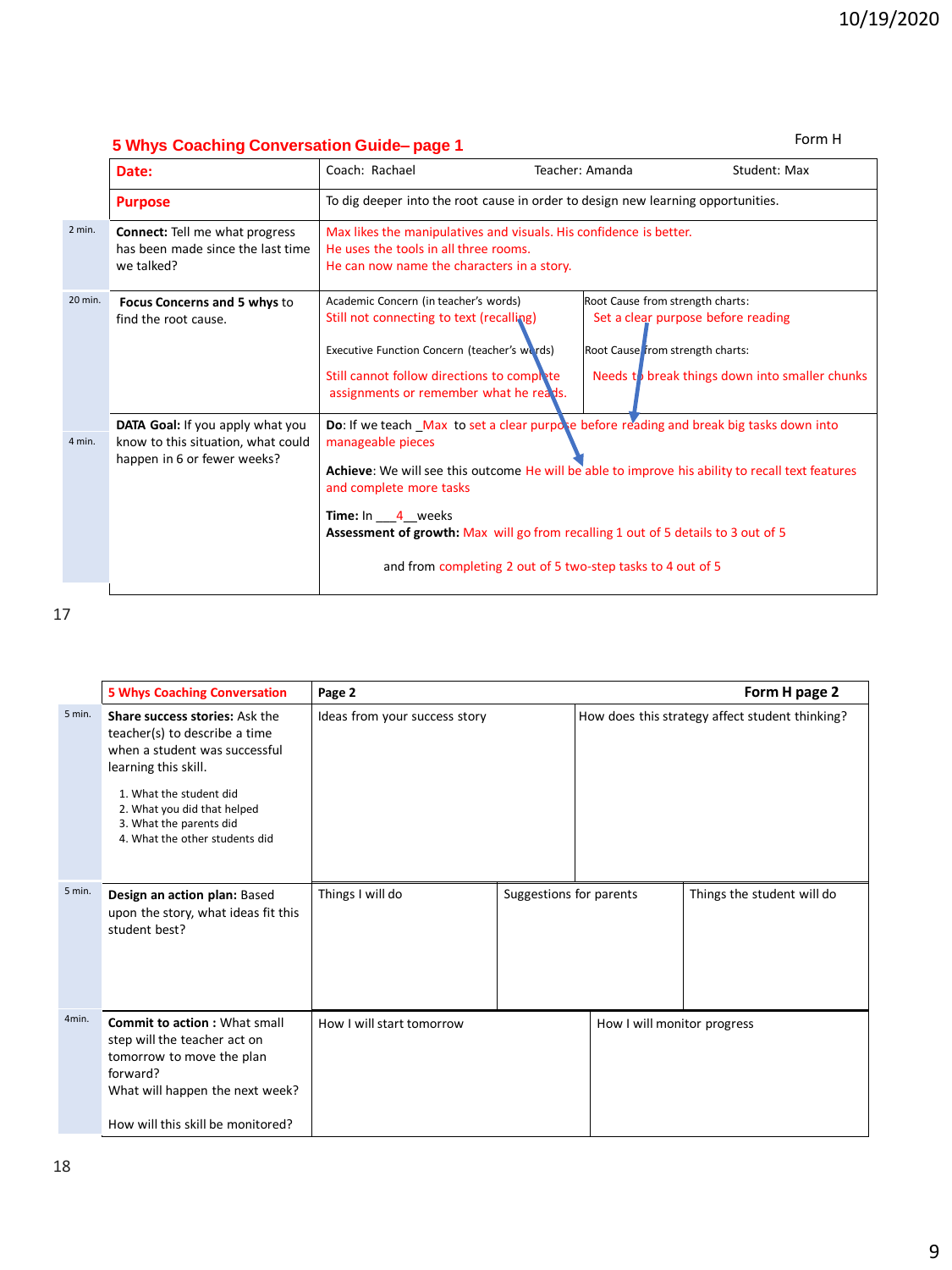### **Form G**

### Progress Monitoring For An Individual Student

| <b>Student Name: Max</b>                                            |        |        |        |        |                                   |        |                                                |  |
|---------------------------------------------------------------------|--------|--------|--------|--------|-----------------------------------|--------|------------------------------------------------|--|
| <b>What is Being Measured</b>                                       |        |        |        |        | <b>How Data Will Be Collected</b> |        |                                                |  |
| Max's ability to identify text features after reading               |        |        |        |        | Oral check each Thursday          |        |                                                |  |
| Max's ability to complete two-step tasks                            |        |        |        |        |                                   |        | One two-step task a day for 5 days with rubric |  |
| Baseline Data                                                       | Week 1 | Week 2 | Week 3 | Week 4 | Week 5                            | Week 6 | <b>Total Growth</b>                            |  |
| Academic<br>Goal<br><b>Text features</b><br>identified              | 2/5    | 2/5    | 4/5    |        |                                   |        |                                                |  |
| Executive<br><b>Function</b><br>Goal<br>Two-step tasks<br>completed | 0/5    | 2/5    | 3/5    |        |                                   |        |                                                |  |

### **Six Tips For Successful 5 Whys Conversations**

- 1. Build on what the teacher just said.
- 2. Make questioning a conversation, not an interrogation.
- 3. Listen with the intent to understand
- 4. Stay in your circle of influence.
- 5. Move past value judgements to specific observations.
- 6. Avoid premature problem solving